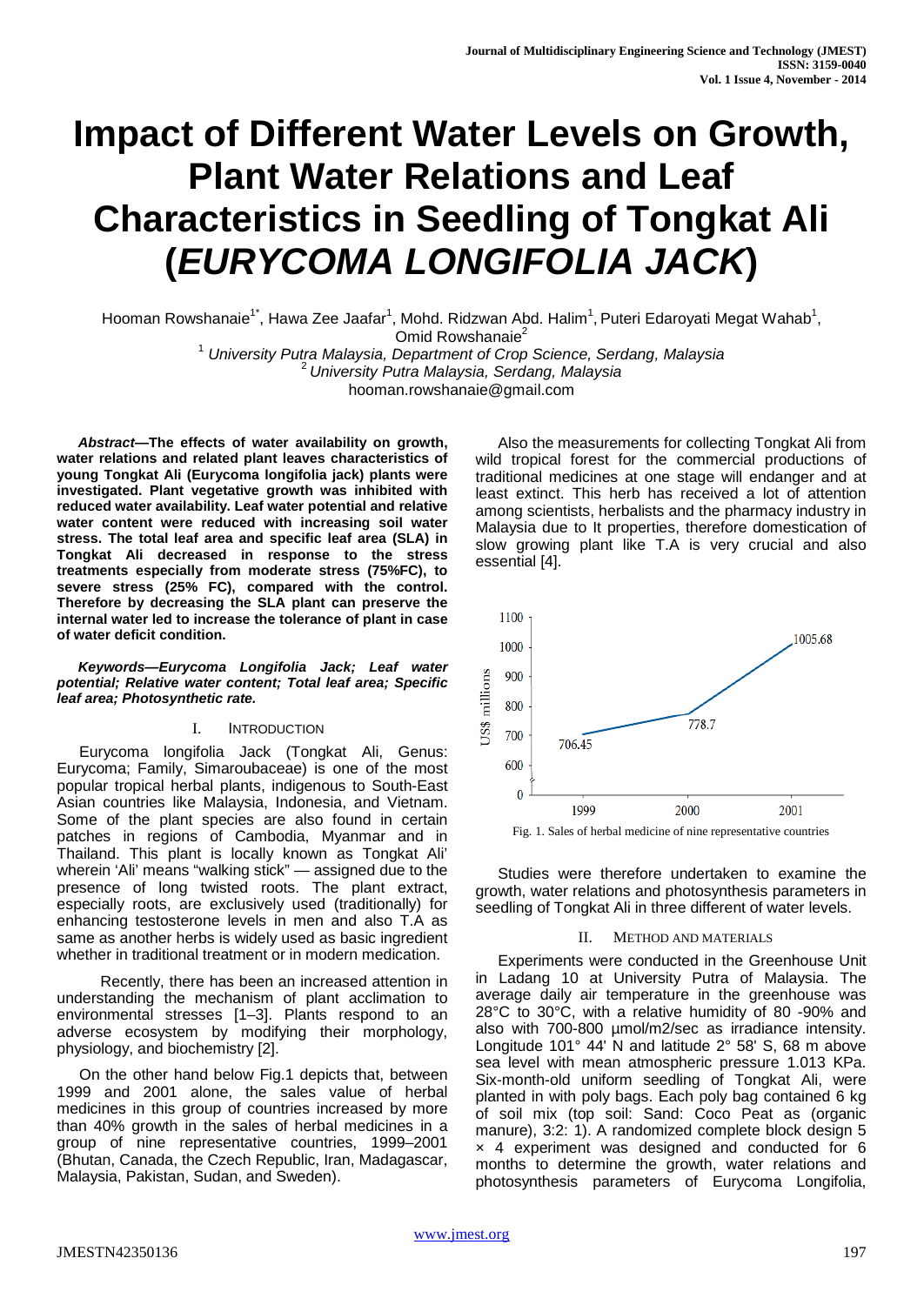under five levels of water treatments based on field capacity (125%FC; flooding water), (100%FC; well watered or control), (75%FC, moderate water stress), (50%FC; high water stress) and (25%FC; severe water stress). It should be noted before laid out the experiment, soil analyzing was done and field capacity was measured by analytic laboratory of agricultural faculty of U.P.M. to measure the plant height and also stem diameter use by ruler and digital clipper respectively every 2 weeks. Three to four young, healthy and completely expanded leaves were chosen from each treatment for the determination of leaf water potential. Leaf water potential was verified using a pressure bomb.

 To measure relative water content, separating the leaves of plant then, immediately after cutting them, the leaves were wrapped in aluminum foil, put in a plastic bag and kept in a cold room. Fresh weight was determined two hours after cutting. Turgid weight was determined by soaking the leaves in distilled water at room temperature (approximately 20°C to 24°C) for 16- 18 hours; then, they were quickly and carefully dried by soft tissue; next, their fresh weight was determined by digital scale; and finally, their relative water content was calculated by a modification of the method of [5]:  $RWC\% = \frac{FW - DW}{TW - DW} \times 100$ 

Where, RWC, FW, DW and TW are relative water content, fresh weight, dry weight and turgid weight, respectively. In this experiment water potential of leaves of Tongkat Ali also assessment. Water potential Ψw was measured every two mounts after imposing drought stress. It was measured between 11:00 AM and 01:00 PM because [6] showed that Ψw was reasonably stable during this period [7]. Measurements ofΨw were made by pressure chamber. A pressure bomb or pressure chamber or Scholander bomb is an instrument with which it is possible to measure the estimated water potential of plant tissues. A leaf attached to a stem is placed inside a sealed chamber and pressurized gas is added to the chamber gradually as the pressure increases at some point sap will be forced out of the xylem and will be visible at the cut end of the stem. The pressure that is required to do so is equal and opposite to the water potential of the leaf [8]. In this study, the leaves were separated into green and senesced leaves and leaf area measurements were made on the green leaves using leaf area meter (LICOR-3100). All of the measurements were doing between 08:00 and 10:00 am. The plant parts were then oven dried to a constant weight at 70 ⋅ C for a minimum of 48 h. SLA was calculated from the green leaf area as below equation: SLA = Leaf area/Weight of Leaf.

## III. STATISTICAL ANALYSIS

Data were exposed to analysis of variance (ANOVA), and means were compared using LSD's range test at  $P =$ 0.01. All calculations were performed with the help of the SAS software, version 9.2.

## IV. RESULT AND DISCUTION

Fig. 2 and 3 indicates the effect of water stress on plant height and stem diameter respectively. With the increase in water stress from 100 to 25% field capacity, stem length were reduced significantly.

 The results showed application drought stress had marked effect on morphology characters such as plant high and herbage mass [9]. Similar responses have been reported in several other fruit trees including apple [10], peach [11] and papaya [12]. Under water stress conditions, plants lose their turgor and consequently cell expansion and growth are reduced the result in agreement with the finding of [13].

 With the increase in drought stress from 100 to 25% field capacity, stem diameter were reduced steadily significantly (Fig 3). Under water stress conditions, plants lose their turgor and thus cell expansion and growth are reduced [13]. In [14], explained the reduction of stem diameter due to retardation in cell elongation instead of cell division.

 Stem diameter due to an overall reduction in vascular tissues as an affected by water scarcity was reduce this finding is in agreement with the result of [15].



Fig. 2. Plant height (cm) as affected by different water Levels (125%FC, 100%FC, 75%FC, 50%FC, 25%FC). Letters represent differences between means



Fig. 3. Stem diameter (mm) as affected by different water Levels (125%FC, 100%FC, 75%FC, 50%FC, and 25% FC). Letters represent differences between means

Plant water relations are given in Fig 4 and 5. As follows from the Fig 4, leaf water potential (Ψw) under water stress conditions was significantly lower in 25% FC; it started to decrease under milder drought stress (75% FC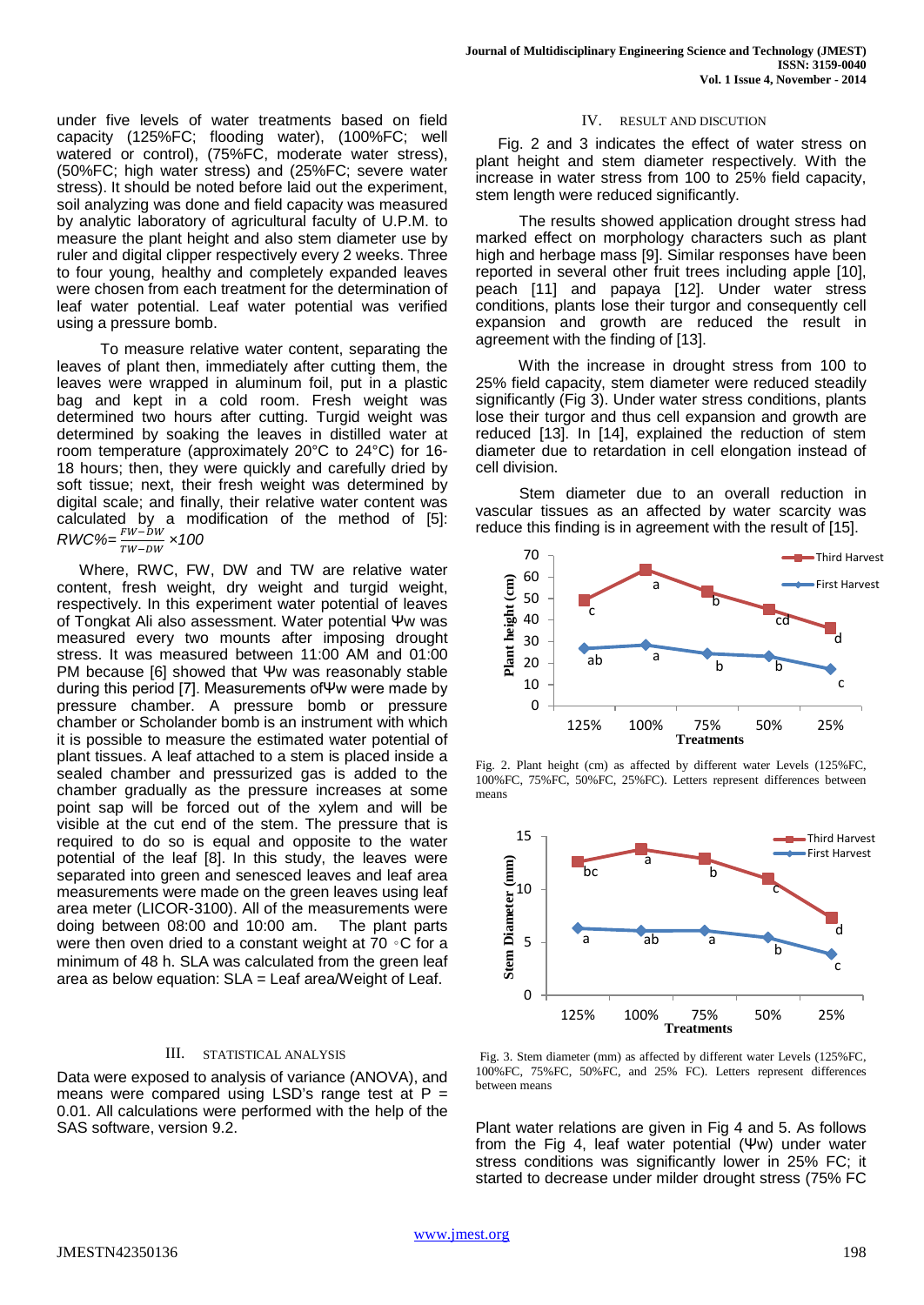and 50% FC). The researcher in [7], argue that water potential (Ψw) is considered to be a trustworthy parameter for measuring plant water stress response.

Current results revealed that Ψw is dramatically decreased with the increasing water deficit. These results are in agreement with those [16] who find similar decrease of Ψw in alfalfa as a result of water scarcity. The changes in plant water potential might be attributed to a change in osmotic potential [7].the results obtained by [17,18], suggest that Water stress decreases the leaf water potential of the plants and it is considered a reliable parameter for quantifying plant water stress reaction.

Fig. 5 depicts relative water content (RWC). This is illustrated in this figure, increasing water stress led to decrease the relative water content in T.A. The author in [7] indicated that the declining Ψw and RWC were associated with lower stomatal conductance and photosynthetic rate and also Ψw measured under water stress conditions was significantly lower in water stressed plants. Evacuation of soil water from the root zone affects the plant water situation, thus affecting physiological and biochemical activities in the plant [19]. Decrease in RWC in plants under drought stress may depend on plant vigor decline and have been observed in many plants. Previous study conducted by [20], Is in agreement with this finding.



Fig. 4. Water Potential (MPa) as affected by different water Levels (125%FC, 100%FC, 75%FC, 50%FC, 25%FC). Aitches represent differences between means



Fig. 5. Leaf Relative Water Content (RWC %) as affected by different water Levels (125%FC, 100%FC, 75%FC, 50%FC, 25%FC). Aitches represent differences between means

From the results, it can be concluded that water stress significantly altered the inner water status by decreasing RWC and also water potential. In severe stress the lowest amount of water relation belong to 25 % FC due to stomatal closure.



Fig. 6. Total Leaf Area as affected by different water Levels (125%FC, 100%FC, 75%FC, 50%FC, 25% FC). Letters represent differences between means.

Each Harvest was analyzed separately, each column with same letter in each harvest show non-significant differences.

As follows from the figure shown above, with the increase in drought stress from 100 to 25% field capacity, LAI were reduced steadily significantly. The present result is in agreement with the findings of [21] in soybean, [22] in white clover, [23] in tobacco and [24] in maize where a decrease in Total Leaf Area was reported in stressed plants.

 Under water deficit stress, leaf area was sharply reduced due a combination of leaf growth reduction and abscission [19] actually in agreement with the current finding.



**Fig. 7.** Specific Leaf Area as affected by different water Levels (125%FC, 100%FC, 75%FC, 50%FC, 25%FC). Aitches represent differences between means. Each Harvest was analyzed separately, each column with same letter in each harvest show non-significant differences.

As can be seen from above fig, with the increase in drought stress from 100 to 25% field capacity, the lowest amount of SLA as for 25% FC with thicker leaves and the highest amount belong to 100% FC.

Specific Leaf Area (SLA) decreased in water deficit [25].

A reduction in the SLA is generally observed for grain legumes under water stress [26]; [27]; [28]. possibly indicating thicker leaves which aids in leaf water conservation & water loss reduction from the evaporative surfaces because of the lower surface/volume ratio.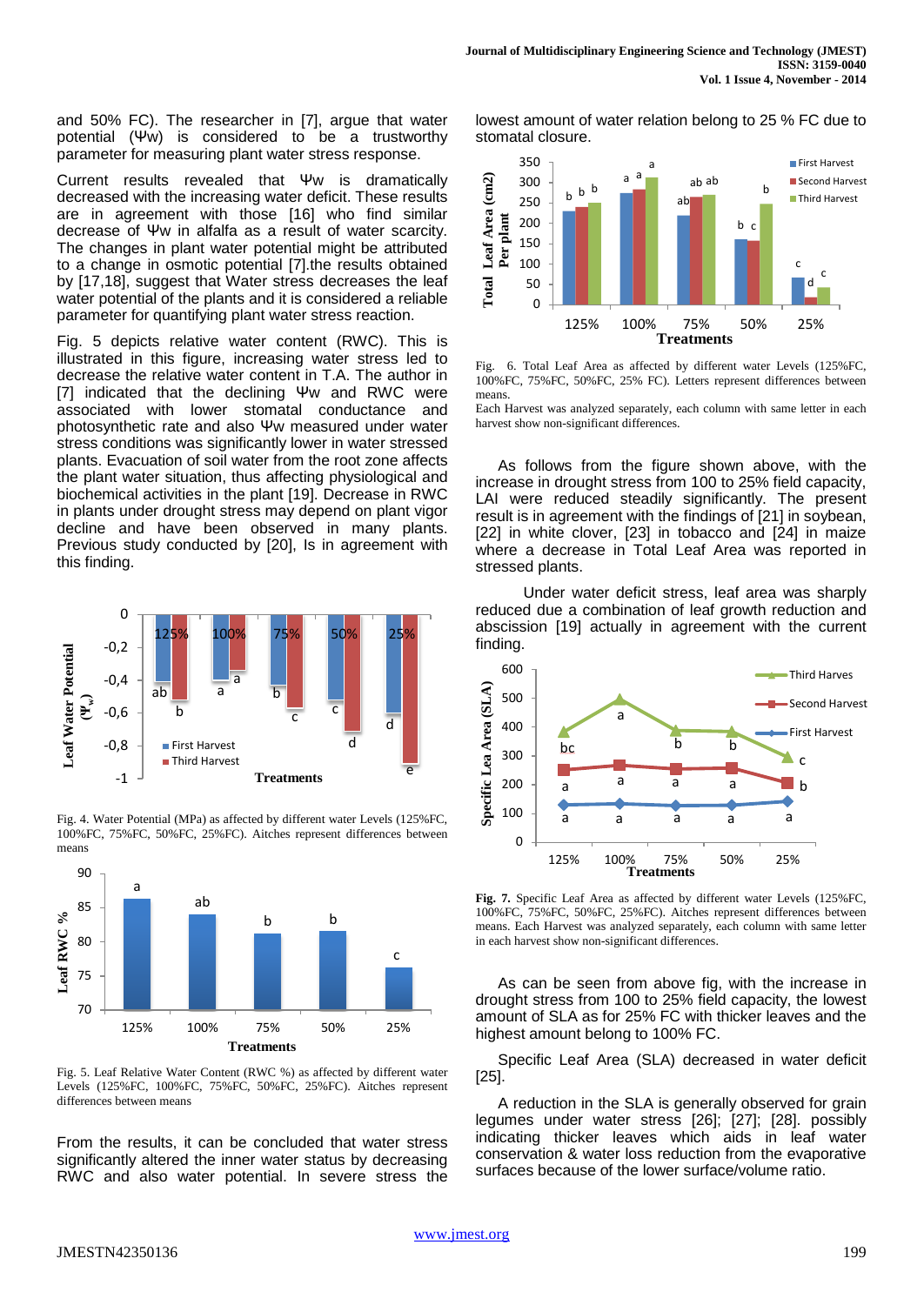#### V. CONCLUSION

To domestication of E.longifolia, recognizing and also prognosticating water requirement of this superior herb has paramount role. Therefore five water treatments based on field capacity was conducted and measured the morphological and physiological traits of Tongkat Ali as below.

1. Stem diameter and shoot height reduced significantly with increasing the water scarcity and the results show that in 100% FC the diameter and height of shoot of the seedling is in high range and also the shortest and thinnest one belong to severe stress (25% FC).

2. Plant water relation consists of relative water content and leaf water potential. The lowest leaf water potential is belong to control treatment (100% FC) and mild stress (75% FC) respectively. It is important to say that in case of leaf relative water content there is not any significant difference between 100% FC and 75% FC but in terms of 125% FC and control, the 100% FC is the author recommendation.

3. In case of leaf characteristics, the total leaf area was found to be higher in 100% FC and also 75% FC followed by 50% FC, 125% FC and lowest in 25% FC. Also in terms of SLA it does not have any significant difference between 125% FC, control and 75% FC as mild stress and even 50% FC as high stress especially in first and second harvest, meanwhile the lowest belong to 25% FC in second and third harvest.

Hence based on the results of this research the best, economical and worst water proportion for treatment and demonstrate of this superior herb are 100% FC, 75% FC and 25% FC respectively. It is worth to say that in terms of above plant characteristic, it doesn't have any significant differences between 100% FC and 75% FC, therefore for conserving the water and also reduce the runoff water 75% FC is the author's recommend to farm and domestication of Tongkat Ali.

#### ACKNOWLEDGMENT

This study was supported by the kind considerations, fruitful comments and valuable suggestions of my honorable supervisor therefore; the authors would like to acknowledge prof. Dr. Hawa Ze Jaafar, furthermore immense gratitude from my committee member, Assoc. Prof. Dr. Mohd. Ridzwan Abd. Halim and Dr. Puteri Edaroyati Megat Wahab for serving as my committee member even at hardship. Authors also are grateful to all staff of Laboratory of crop science department of agriculture faculty of UPM for all the help and guidance in order to accomplish this project.

#### **REFERENCES**

- [1] Harborne, J.B. Introduction to Ecological Biochemistry, 3rd ed.; Academic Press: London, UK, 1993.
- [2] Heath, M.C.; Boller, T. Biotic interactions levels of complexity in plant interactions with herbivores, pathogens and mutualists. Curr. Opin. Plant Biol. 2002, 5, 277–278.
- [3] Jain, D.C.; Mathur, A.K.; Gupta, M.M.; Singh, A.K.; Verma, R.K.; Gupta, A.P.; Kumar, S. Isolation of high artemisinin-yielding clones of Artemisia annua. Phytochemistry 1996, 43, 993–901.
- [4] Jaafar, H.Z.E.; Mohamed, H.N.B.; Rahmat, A. Accumulation and partitioning of total phenols in two varieties of Labisia pumila Benth. Under manipulation of greenhouse irradiance. Acta Hort. 2008, 797, 387–392.
- [5] Weatherley, P.E. Studies in the water relations of the cotton plant. I. The field measurements of water deficits in leaves. New Phytol. 1950, 49, 81–87.
- [6] Fischer, R. A. Influence of water stress on crop yield in semiarid regions. In: Adaptation of Plants to Water and High Temperature Stress. Ed. Turner N. C., Kramer P. J., 323–339, 1980.
- [7] Atteya. A.M. ALTERATION OF WATER RELATIONS AND YIELD OF CORN GENOTYPES IN RESPONSE TO DROUGHT STRESS. 63-76, 2003.
- [8] Fischer, R. A., M. Sanchez, J. R. Syme. Pressure chamber and air flow porometer for rapid indication of water status and stomatal conductance condition in wheat. Exp. Agric., 13, 341–351, 1977.
- [9] Pennypacker, B. W., K. T. Leat, W. L. Stout, R. R. Jr. Hill. Technique for simulatingfield drought stress in the greenhouse. Agron. J., 82, 951– 957, 1990.
- [10] Sairam, P. K., P. S. Deshmukh and D. S.shukla. Tolerance of drought and temperature stress in relation to increased antioxidant enzyme activity in wheat. Jour. Agron. & Crop Sci. 178: 171-178, 1997.
- [11] Ashraf, M. Y., A. R. Azmi, A. H. Khan & S. A. Ala. Effect of water stress on total phenols, peroxidase activity and chlorophyll content in wheat. Acta Physio. Plant.. 16(3): 185-191, 1994.
- [12] Salakpetch, S., D. W. Turner, and B. Dell. The flowering of Carambola (Averrhoa Carambola L.) is more strongly influenced by cultivar and water stress than by diurnal temperature variation and photoperiod. Sci. Hort. 43: 83-94, 1990.
- [13] Liu. F, Stützel . H. and water use efficiency of vegetable amaranth (Amaranthus spp.) in response to drought stress. Scientia Horticulturae 102 (2004) 15–27.
- [14] Razi Ismail, M., S.W. Burrage., H. Tarmizi., M.A. Aziz. Growth. Plant water relations, photosynthesis rate and accumulation of proline in young carambola plants in relation to water stress. 101-114, 1994.
- [15] Buwaldo, JG., Smith, GS. Acquisition and utilization of carbon. Mineral nutrient and water by the kiwi fruit vine. Horticultural reviews12: 307- 347, 1990.
- [16] Stephenson, R.A. The macadamia nut. Chapter 13 in fruit. Tropical and subtropical, ed. 490-521, 1990.
- [17] Turner, N.C. Stomatal Behavior and Water Status of Maize, Sorghum, and Tobacco under Field Conditions. Plant Physiol. 53, 360-365, 1974.
- [18] Bradford KJ, Hsiao TC. Physiological response to moderate stress. In: Lange OL, Nobel PS, Osmond CB. Ziegler H, eds. Encyclopaedia of plant physiology. Physiological plant ecology. II. Water relations and carbon assimilation. New York, Berlin, Heidelberg: Springer, 263–324, 1982.
- [19] Afwa, T., B. Lachiheb., A.Ferchichi. Drought effect on growth, gas exchange and yield, in two strains of local barley Ardhaoui, under water deficit conditions in southern Tunisia. 495-500, 2012.
- [20] Tezara, W., Lowlord, DW. Effect of water stress on the biochemistry and physiology of photosynthesis in sun flower, in: Mathis p, ed. Kluwer academic publishers, 625-628, 1995.
- [21] Vendeland, J.S., Sinclair, T.R., Spaeth, S.C. & Cortes, P.M. 1982. Assumption of plastochron index: evaluation with soya bean under field drought conditions. *Ann. Bot.* **50**, 673–680. Stephenson RM, Gallagher EC. Nutritional factors affecting production and quality of macadamia nuts in Australia. Acta. Hort. 275: 139-144, 1990.
- [22] Belaygue, C.; Wery, J.; Cowan, A.A.; Tardieu, F. 1996.Contribution of leaf expansion, rate of leaf appearance, and stolon branching to growth of plant leaf area under water deficit in white clover. *Crop Science 36*: 1240-1246.Stephenson, R.A. The macadamia nut. Chapter 13 in fruit. Tropical and subtropical, ed. 490-521, 1990.
- [23] Clough B.F. & Milthorpe F.L. (1975) Effect of water deficit on leaf development in tobacco. Aust. J. Plant Ptiysiol. 2, 291-300
- [24] NeSmith, D.S.; Ritchie, J.T. 1992. Short- and long-term responses of corn to a pre-anthesis soil water deficit. Agronomy Journal 84: 107–113.